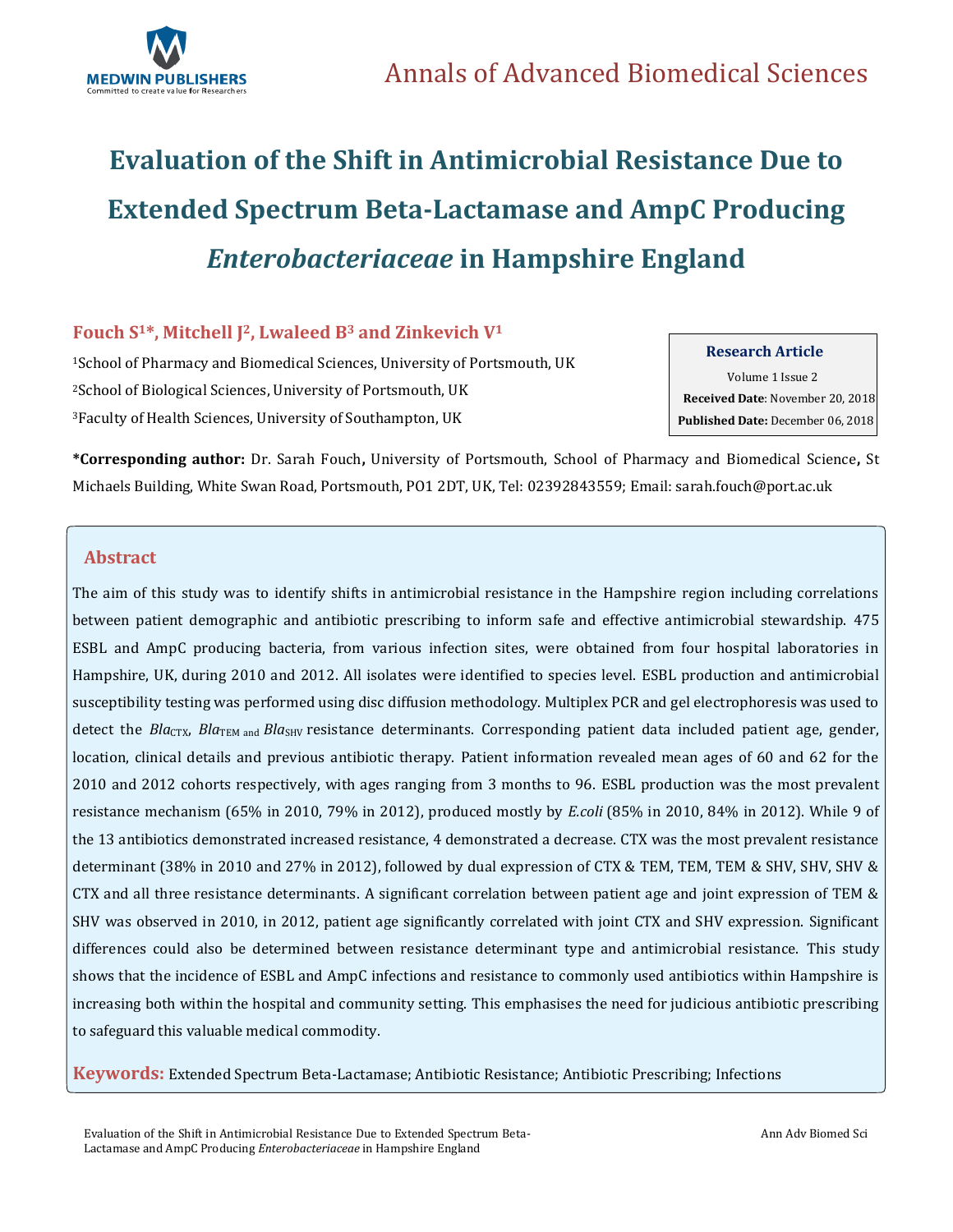#### **Introduction**

Since the emergence of extended spectrum betalactamase (ESBL) producing organisms in 1983 [1] their prevalence has continued to rise worldwide contributing significantly to antimicrobial resistance. These plasmid mediated bacterial enzymes provide resistance to early and third generation cephalosporins and monobactams. They can be found in Gram negative organisms especially *Enterobacteriaceae* [2]. ESBL groups have been classified according to their amino-acid sequences. Those first described were derivatives of the beta-lactamase enzymes TEM-1, TEM-2 and SHV-1; further mutations within these classes have since been identified with more than 160 and 100 variants respectively. Studies indicate the distribution of TEM and SHV ESBL resistance are now worldwide [3]. In addition, a new family of ESBL producing bacteria was identified in 1989 called CTX-M due to the enzyme conferring resistance to cefotaxime instead of ceftazidime. Since its discovery there has been over 65 variants of the CTX-M enzyme identified [3].

Until recently most infections caused by ESBL producing bacteria have been reported as nosocomially related, posing as a risk to hospitalised/Immunocompromised patients [4]. However, further evidence now suggests that ESBL producing organisms may be an emerging threat to the general practitioner or outpatient setting [5]. A study published in 2001 (Israel), analysing the antimicrobial susceptibility patterns of 8338 community urinary pathogens, found that 1% of the Gram Negative isolates produced ESBL resistance [6]. A further study completed in Spain during 2002 isolated CTX-M ESBL producing *E.coli* from seven patients suffering urinary tract infections who had never been admitted to hospital [7]. Studies in Sweden during 2008 and 2010 investigated the prevalence of faecal ESBL carriage in patients from the community and within a hospital setting. Results during 2008 illustrated rates of 2.1% within the primary health care units and 1.8% within hospitalised patients. In 2010 results identified a further raise of faecal carriage with rates of 3% within primary health care units and 6.8% within hospitalised patients [8]. Thus, the evident rise in carriage and isolation of ESBL producing organisms both within hospitalised and community patients are likely to limit treatment options.

Empirical therapy prescribed during the clinical diagnosis is often inadequate resulting in failure or delay in treatment, leading to a rise in mortality rates [9]. Agents illustrating susceptibility to ESBL producing *Enterobacteriaceae* include cephamycins (cefoxitin and cefotetan); however reluctance to prescribe these therapies is due to the ease in which isolates can incur resistance [10]. Currently carbapenems including imipenem, meropenem and ertapenem are chosen as the drug of choice to treat serious ESBL infections. As the numbers of ESBL infections and use of carbapenems rise, concerns include the potential risk of carbapenem resistant mutants [11]. Although rare, resistance has emerged with carbapenem resistant ESBL producing *Enterobacteriaceae* reported in a range of settings including a hospital in New York [12] and a tertiary medical centre in Israel [13].

The aim of this two year in-depth study was to evaluate the ESBL profile, including antimicrobial resistance patterns and resistance determinant identification, of isolates collected from four hospitals in the Hampshire region during 2010 and 2012. Evaluation of results would identify shifts in antimicrobial resistance and potential relationships between the patient demographic, antibiotic prescribing and ESBL infection.

#### **Materials and Methods**

#### **Ethics**

Full ethical considerations were given to the collection of bacteria, due to all patient details being anonymised at the point of collection, ethical approval was provided by the University of Portsmouth's Ethical Review Committee.

#### **Patient Demographics**

The following anonymised patient details were recorded: age, gender, clinical details, antibiotic history and physical location and are detailed in Table 2.

#### **Bacterial Isolates**

A total of 475 ESBL and/or AmpC producing bacteria collected from various infection sites, were obtained from four hospital laboratories in Hampshire. Isolates were collected on nutrient agar slopes (Oxoid).

#### **Identification and Antimicrobial Susceptibility Testing**

All isolates were identified to species level using a beta-galactosidase PCR [14], for the identification of *E.coli*  [14] (Table 1) and the API20e system (Biomerieux). ESBL production was detected using the D68C AMPC and ESBL detection method (MAST). Antimicrobial susceptibility testing was performed according to the British Society of Antimicrobial Chemotherapy (BSAC) and European

Fouch S, et al. Evaluation of the Shift in Antimicrobial Resistance Due to Extended Spectrum Beta-Lactamase and AmpC Producing Enterobacteriaceae in Hampshire England. Ann Adv Biomed Sci 2018, 1(2): 000109.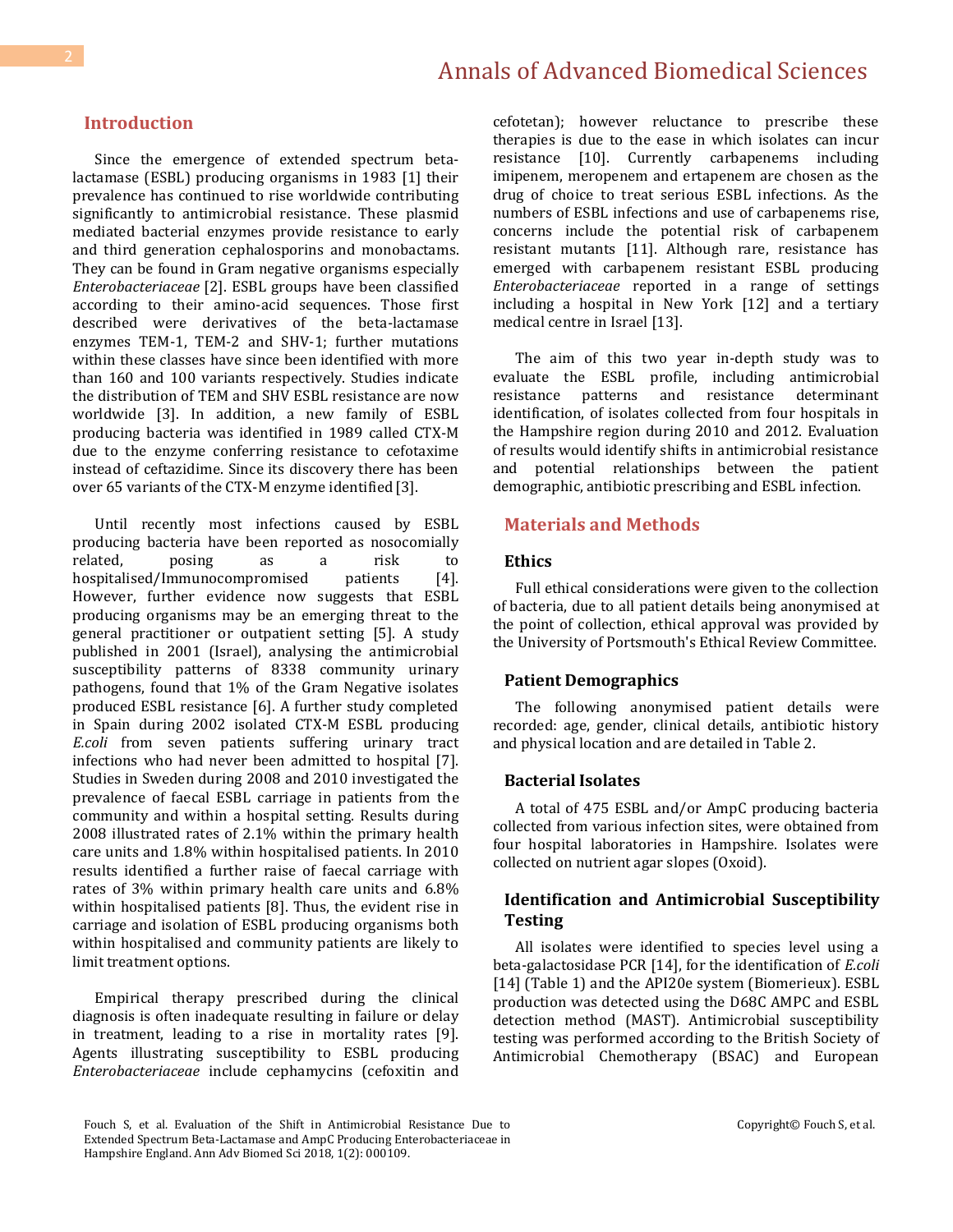Committee on Antimicrobial Susceptibility Testing (EUCAST) guidelines (Gentamicin 10µg/ml, Cefotaxime 30µg/ml, Amoxicillin 10µg/ml, Augmentin 30µg/ml, Cefuroxime 30µg/ml, Piperacillin-Tazobactam 75/10µg/ml, Ciprofloxacin 1µg/ml, Meropenem 10µg/ml, Ertapenem 10µg/ml, Ceftazidime 10µg/ml, Amikacin 30µg/ml, cefepime 30µg/ml and Tigecycline 15µg/ml)  $[15]$ .

#### **Preparation of Bacterial DNA and PCR Amplification**

DNA was prepared using a boiling technique; a single bacterial colony was suspended in 50µl of sterile distilled water and heated at 95°C for 3 minutes, then spun, for 5 minutes at 13000g at room temperature. The supernatant was removed for PCR analysis. *Bla<sub>CTX</sub>*, *Bla*<sub>TEM and *Bla*<sub>SHV</sub></sub> genes were detected using multiplex PCR [16] (Table 1). PCR amplification conditions were as follows: initial denaturation step 95°C for 15 minutes; 30 cycles of denaturation at 95°C for 30 seconds, annealing at 54°C for 30 seconds, extension at 72°C for 2 minutes followed by a final extension at 72°C for 10 minutes. PCR products were separated on a 1% agarose gel, stained with red safe stain (Invitrogen) in 1xTAE buffer and visualised using a bench top UV system (Alpha Digi Doc).

| <b>Primer Name</b>         | Sequence 5' to 3'             | Tm | <b>Amplicon Size</b> |
|----------------------------|-------------------------------|----|----------------------|
| Bla <sub>SHV</sub> Forward | ATGCGTTATATTCGCCTGTG          | 45 | 747                  |
| Bla <sub>SHV</sub> Reverse | TGCTTTGTTATTCGGGCCAA          | 45 | 747                  |
| BlaTEM Forward             | TCGCCGCATACACTATTCTCAGAATGA   | 53 | 445                  |
| BlaTEM Reverse             | ACGCTCACCGGCTCCAGATTTAT       | 53 | 445                  |
| Bla <sub>CTX</sub> Forward | ATGTGCAGYACCAGTAARGTKATGGC    | 54 | 593                  |
| $BlaCTX$ Reverse           | TGGGTRAARTARGTSACCAGAAYCAGCGG | 54 | 593                  |
| Beta-Galactosidase 1       | CTTTGCCTGGTTTCCGGCACCAGAA     | 60 | 762                  |
| Beta-Galactosidase 2       | AACCACCGCACGATAGAGATTCGGG     | 60 | 762                  |

Table 1: Primers used for PCR amplification.

#### **Statistical Analysis**

Statistical significance was assessed using the Spearman correlation, Kruskal-Wallis and Mann-Whitney tests, where appropriate as indicated in the text. Values of *P*<0.05 were deemed statistically significant. All statistical analysis was performed using the software programmes Microsoft Excel and Graphpad Prism version 6.01 for Windows 7.

#### **Results**

#### **Patient Demographic**

The demographic profile of patients included in this study is detailed in Table 2.

#### **Patient Age**

Although samples were obtained from patients ranging in age from 3 months to >90 years, our demographic analysis indicates that patients over the age of 50 had a higher incidence of ESBL infections (Table 2).

#### **Patient Gender**

A significantly greater proportion of the patients suffering from ESBL infections were female (Table 2). It was unclear whether this sex-specific effect is a reflection of some inherent vulnerability of female patients or the preponderance of specific types of infections in this gender, hence our further analyses of the site of infection.

#### **Infection Site**

The most prevalent infection site was the urinary tract (UTI), Table 2. Within this patient group a higher proportion of females were observed compared to males, nevertheless this difference was not considered statistically significant *P*0.333. Other infection sites included wounds, with an equal gender ratio observed in 2010 and a 2:1 ratio of males to females in 2012; systemic infections, from females alone in 2010 and a 1:2 ratio between males and females in 2012; respiratory tract infections, from males alone in both year groups and genital infections from female patients.

#### **Patient Location**

The patient demographic information collected within both year groups revealed that the majority of isolates were collected within the GP setting. The in-patient setting was the second most common patient location, followed by accident and emergency and the intensive care unit (ICU). Within 2010, in addition to the locations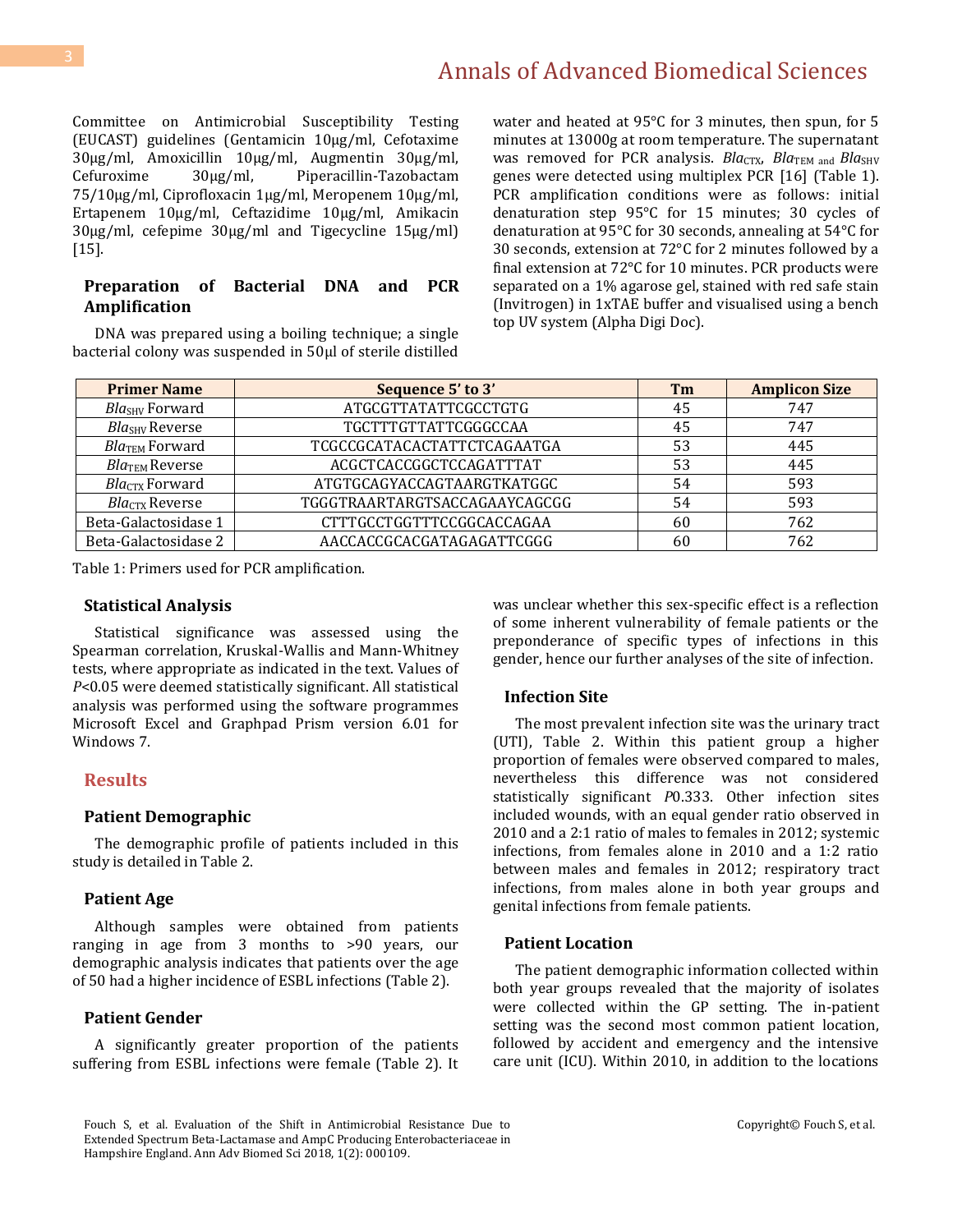previously mentioned, isolates were collected from the outpatient setting, the antenatal department and from the ministry of defence (Table 2).

#### **Previous Antimicrobial Therapy**

In order to determine if patients with a history of previous antimicrobial therapy were at an increased risk of ESBL resistance or if an agent outside of the prescribing guidelines had been prescribed, details of patients' previous antibiotic therapy were collected. Within both year sets a high proportion of patients (70% of the total for 2010 and 74% for 2012) had not recently received an antibiotic, according to the sample request form received within the clinical laboratory. Further analysis of this patient set revealed that in both year groups, a high percentage of patients (76% in 2010 and 79% in 2012) who had not received any antimicrobial therapy presented within the community setting (GP, hospital outpatients or the accident and emergency department). Notably, although not statistically significant (*P*0.33), the mean age for these patients within each year (55 in 2010 and 59 in 2012) was lower than the mean age for the total years (60 and 62). In contrast a smaller number of patients were reported as not receiving antimicrobial therapy within the inpatient environment (24% in 2010 and 21 % in 2012). The mean age, although not statistically significant (*P*0.33), was higher (71 in 2010 and 66 in 2012) compared to the mean year age listed above. Of those patients who were currently prescribed or had recently received antibiotics, 55% (n=49), (2010) and 50% (n=41), (2012) presented in the community setting. Within this group of patients, in 2010, 54% (n=26) had recently received or were currently prescribed an antibiotic outside of the current prescribing guidelines. Within 2012, this figure had reduced, to 28% (n=11). A similar picture could be seen when analysing the information obtained from the inpatient setting (59% (n=29) of patients in 2010 and 38% (n=16) of patients in 2012).

| <b>Criteria</b>                       | <b>Prevalence 2010</b> | <b>Prevalence 2012</b> |
|---------------------------------------|------------------------|------------------------|
| <b>Patient Details</b>                |                        |                        |
| Average age of patients               | 60 ( $+/- 1.6$ SEM)    | 62 (+/- 1.6 SEM)       |
| Median age (range)                    | $1-96$                 | $3$ months - 96        |
| Females                               | 78% (n=179)            | 77% (n=191)            |
| Males                                 | 22% (n=50)             | 23% (n=57)             |
| <b>Patient Location</b>               |                        |                        |
| <b>General Practitioner Surgery</b>   | $61\%$ (n=140)         | 77% (n=191)            |
| In Patient                            | 27% (n=62)             | $20\% (n=50)$          |
| <b>Accident and Emergency</b>         | $7\%$ (n=16)           | $2\%$ (n=5)            |
| <b>Out Patients</b>                   | $2\%$ (n=5)            |                        |
| <b>Intensive Care Unit</b>            | $1\% (n=2)$            | $1\% (n=2)$            |
| Antenatal Clinic                      | $1\% (n=2)$            |                        |
| Ministry of Defence                   | $1\% (n=2)$            |                        |
| <b>Site of Infection</b>              |                        |                        |
| Urine                                 | 96% (n=218)            | 94% (n=234)            |
| Wound                                 | $2\%$ (n=5)            | $3\%$ (n=8)            |
| <b>Blood Culture</b>                  | $1\% (n=2)$            | $1\% (n=2)$            |
| Sputum                                | $1\% (n=2)$            | $1\% (n=2)$            |
| Genital Swab                          | $1\%$ (n=2)            | $1\%$ (n=2)            |
| <b>Previous Antibiotic Therapy</b>    |                        |                        |
| No Therapy                            | 70% (n=160)            | 74% (n=184)            |
| Previous Therapy                      | 30% (n=69)             | $26\%$ (n=64)          |
| No Therapy - Community Patients       | 76% (n=125)            | 79% (n=155)            |
| Previous Therapy - Community Patients | $24\%$ (n=40)          | $21\% (n=41)$          |
| No Therapy - In Patients              | 24% (n=15)             | $21\% (n=11)$          |
| Previous Therapy - In Patients        | 76% (n=49)             | 79% (n=41)             |

Table 2: Patient demographic comparison between the two year groups.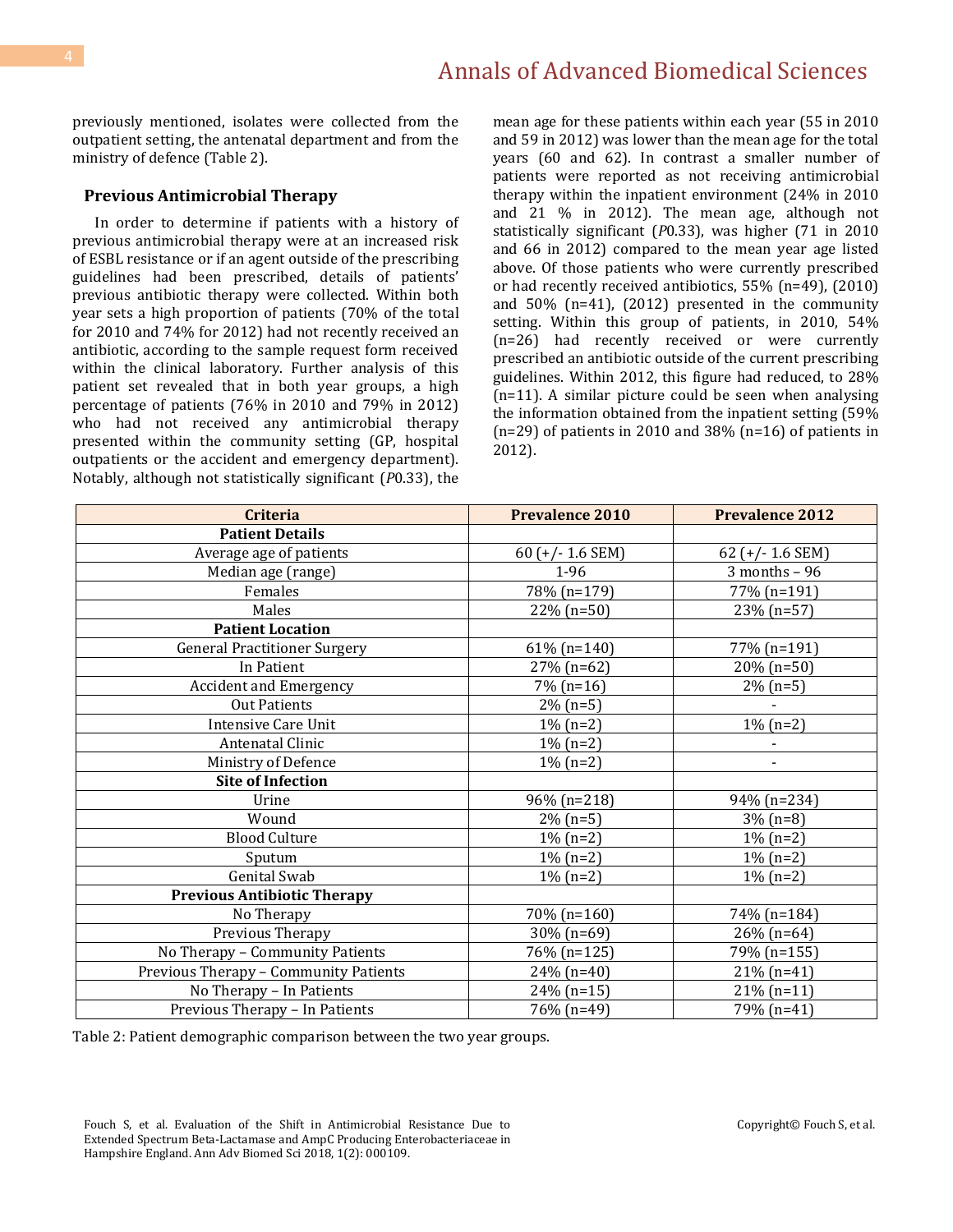#### **Microbiological Analysis**

**Organism Identification:** Isolate identification revealed that *E.coli* was the most prevalent organism producing ESBL resistance in this study. Other bacterial species identified included *Klebsiella pneumoniae, Enterobacter cloacae, Klebsiella oxytoca, Proteus mirabilis, Citrobacter freundii, Enterobacter aerogenes, Pantoea sp, Citrobacter braakii, Morganella morganii,* and *Stenotrophomonas maltophilia* (Table 3).

**Resistance Mechanism:** ESBL production was the most prevalent resistance mechanism expressed (Table 3), AmpC production was prevalent to a lesser extent and 3% of the isolates within 2010 and 4% of the isolates within 2012, demonstrated expression of both ESBL and AmpC resistance. A proportion of isolates (23% (53) in 2010 and 11% (24) in 2012) required further analysis to confirm ESBL or AmpC expression. Of these isolates, 85% (n=45) and 67% (n=16) exhibited positive DNA analysis for the presence of ESBL resistance determinants. There were no significant differences between the resistance type and hospital site, indicating that there is no association between ESBL or AmpC based infection, for any particular year, and location *(P>*0.05; Kruskal-Wallis).

There were also no significant differences between the identified resistance type compared to the patient gender (*P*>0.05; Mann Whitney) and patient age (*P*>0.05; Kruskal Wallis).

Comparing the percentage of each resistance type according to the patient age range revealed similarities between age groups 11-20, 21-30, 31-40, 51-60 and 61- 70 in 2010 and age groups 21-30, 31-40, 41-50 and 61-70 in 2012 suggesting that these age groups have an equal risk of ESBL and AmpC producing organisms (Figure 1). While in 2010, a high prevalence of ESBL resistance was detected across all age ranges, significantly lower levels of prevalence for AmpC and dual resistance was detected across all age ranges with the exception of age groups 11- 20 and 21-30 (Figure 1A). This profile was consistent in isolates from 2012 (Figure 1B).

| <b>Organism Identification</b>                   | <b>Prevalence 2010</b> | <b>Prevalence 2012</b> |
|--------------------------------------------------|------------------------|------------------------|
| Escherichia coli                                 | 85% (n=195)            | 84% (n=208)            |
| Klebsiella pneumoniae                            | $6\%$ (n=13)           | $4\%$ (n=10)           |
| Enterobacter cloacae                             | $3\% (n=7)$            | $6\%$ (n=15)           |
| Klebsiella oxytoca                               | $3\% (n=7)$            | 1 isolate              |
| Proteus mirabilis                                | $1\% (n=2)$            | $2\%$ (n=4)            |
| Enterobacter aerogenes                           | $1\% (n=2)$            | $1\%$ (n=2)            |
| Citrobacter fruendii                             | 1 isolate              | $2\%$ (n=4)            |
| Pantoea sp                                       | $1\% (n=2)$            |                        |
| Citrobacter braakii                              |                        | 1 isolate              |
| Morganella morganii                              |                        | $1\%$ (n=2)            |
| Stenotrophomonas maltophilia                     |                        | 1 isolate              |
| <b>Resistance Mechanism</b>                      |                        |                        |
| ESBL                                             | 65% (n=148)            | 79% (n=196)            |
| AmpC                                             | $9\%$ (n=21)           | $6\%$ (n=15)           |
| ESBL and AmpC                                    | $3\%$ (n=7)            | $4\%$ (n=10)           |
| Further Analysis to confirm resistance mechanism | $23\%$ (n=53)          | $11\% (n=27)$          |

Table 3: Organism and resistance mechanisms prevalence in 2010 and 2012.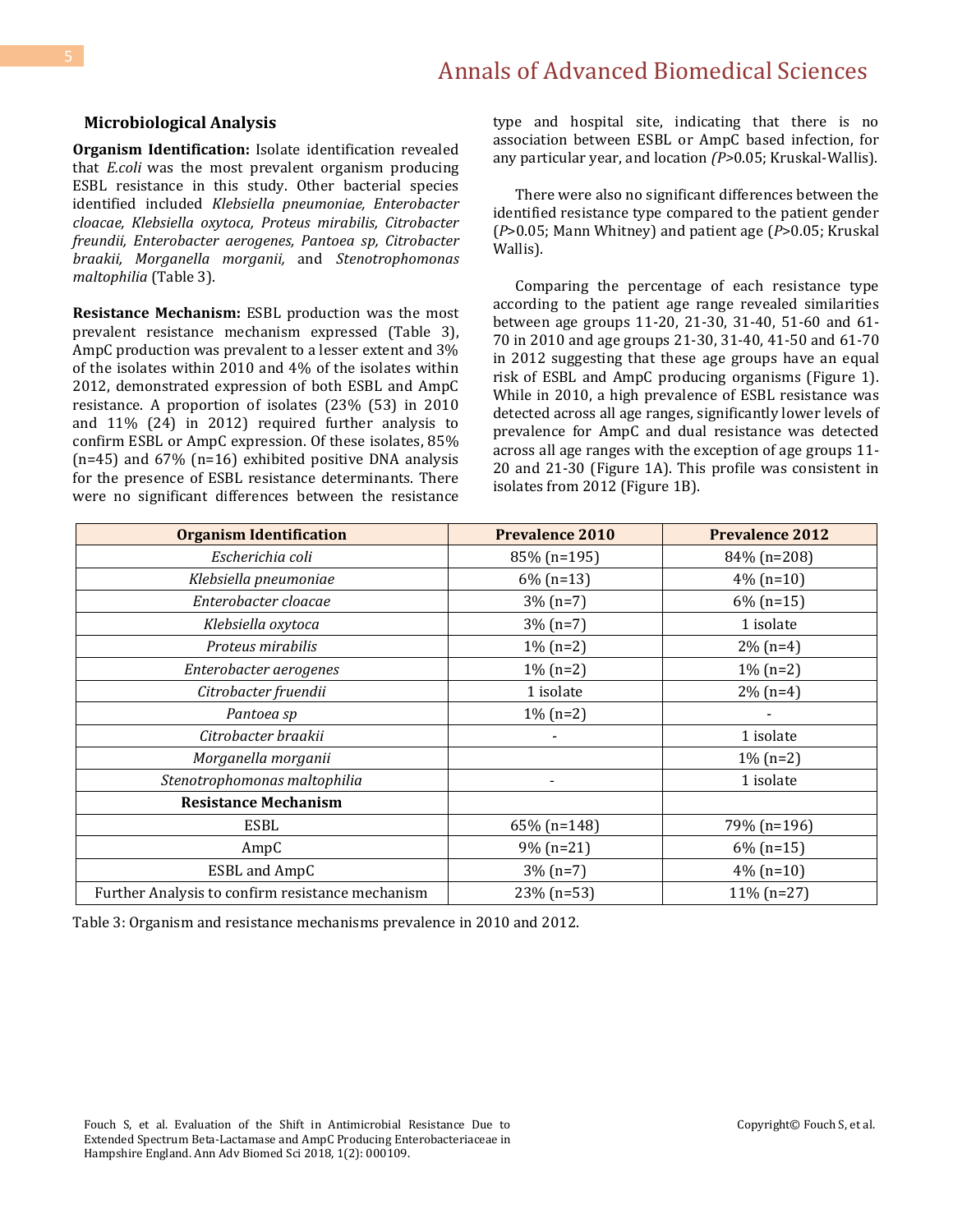

Figure 1 (a): The percentage ESBL, AmpC and Dual resistance in each age group of patients within 2010. The graph illustrates that an equal risk or no risk of AmpC or dual resistance could be identified within the age groups 11-20, 21- 30, 31-40, 51-60 and 61-70. Age ranges 1-10, 71-80 and 91-96 also illustrated higher percentage of AmpC resistance; (b) the percentage ESBL, AmpC and Dual resistance in each age group of patients within 2012. The graph illustrates that an equal risk or no risk of AmpC or dual resistance could be identified within the age groups 21-30, 31-40, 41-50, 61-70 and 91-98. Age range 1-10 illustrated a higher percentage of AmpC resistance.

#### **Antimicrobial Susceptibility Investigations**

Antimicrobial susceptibility investigations revealed that amoxicillin exhibited the highest resistance within both year sets; in contrast meropenem demonstrated the highest sensitivity. When comparing the resistance percentages for each year group, 9 of the 13 antibiotics demonstrated increased resistance between 2010 and 2012, these included amoxicillin, augmentin, meropenem, cefotaxime, ertapenem, ceftazidime, tigecycline, cefuroxime and gentamicin. In comparison four of the antibiotics demonstrated a decrease in resistance between the two year groups these included cefepime, ciprofloxacin, piperaillin-tazobactam and amikacin (Figure 2).



Fouch S, et al. Evaluation of the Shift in Antimicrobial Resistance Due to Extended Spectrum Beta-Lactamase and AmpC Producing Enterobacteriaceae in Hampshire England. Ann Adv Biomed Sci 2018, 1(2): 000109.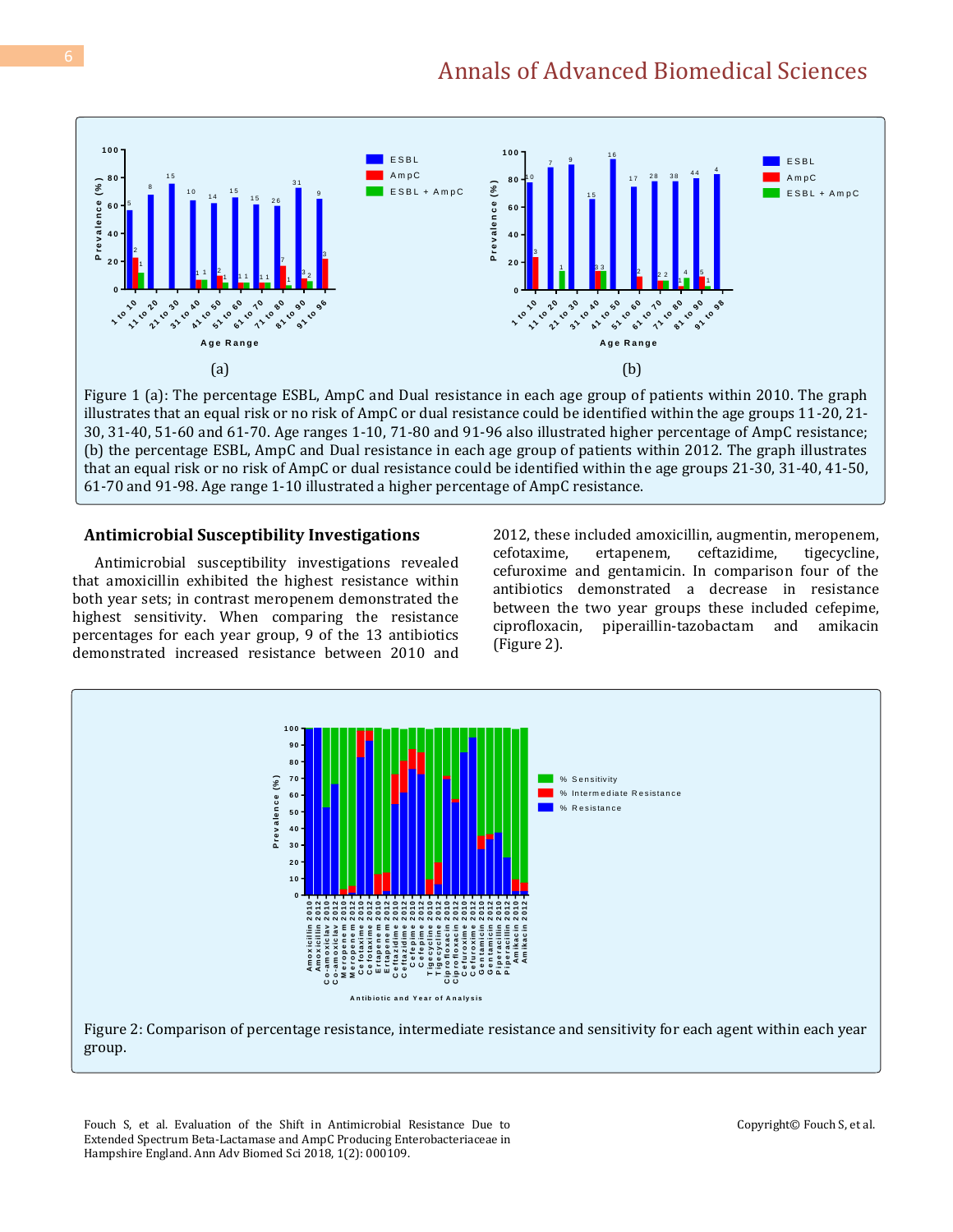Results illustrate that amoxicillin has the highest and meropenem the lowest resistance rates. An increase in antimicrobial resistance could be identified in amoxicillin, co-amoxiclav, meropenem, cefotaxime, ertapenem, ceftazidime, tigecycline, cefuroxime and gentamicin. In contrast a decrease in antimicrobial resistance could be identified in cefepime, ciprofloxacin, piperaillintazobactam and amikacin.

In order to determine if resistance to specific antimicrobial agents was restricted to or illustrated higher levels within individual hospitals and was perhaps influenced by antimicrobial prescribing policies, each hospital's resistance, intermediate resistance and susceptibility percentages were calculated for each year cohort (Figures 3A and 3B). Comparing the resistance percentages for each hospital, two hospitals demonstrated an increased resistance in augmentin between the years 2010 and 2012 (42% and 38% increase). Ertapenem resistance was identified within two hospitals, with a 5% and 2% increase between 2010 and 2012 and gentamicin resistance also appeared to increase in three of the hospitals (7%, 10% and 28% increases). Tigecycline resistance increased in all of the hospitals, within the two year groups studied (5%, 3%, 12% and 1% increases). Although the proportions of resistant isolates within each antibiotic category differed for both year cohorts, no significant difference could be determined between the hospital site and resistance to each agent (P<0.05; Kruskal wallis).

#### **Molecular Analysis of Resistance Determinants**

Multiplex PCR and agarose gel electrophoresis allowed for the amplification and separation of three different ESBL resistance determinants, namely TEM, SHV and CTX, (Figure 4). In 2010 9% (n=20) of the isolates and 22% (n=54) of the isolates in 2012 expressed TEM alone, compared to 1% (n=2, 2010) and 2% (n=4, 2012) for SHV and 38% (n=87, 2010) and 27% (n=66, 2012) for CTX. Dual expression of CTX and TEM was observed in 34% (n=79, 2010) and 23% (n=58, 2012) of the isolates, 6% (n=13, 2010) and 2% (n=5, 2012) were observed to express TEM and SHV and within 2012 alone 3% (n=3) of the isolates demonstrated joint resistance with CTX and SHV. One isolate in 2010 and 4 in 2012 expressed all three resistance enzymes and 12% (n=27, 2010) and 21% (n=54, 2012) of the isolates demonstrated negative results for multiplex PCR analysis.



Figure 3: Percentage resistance against each of the antimicrobial agents tested according to the hospital site within (a) 2010 and (b) 2012. Results indicate that overall resistance is increasing however greater resistance within certain hospitals could be determined within co-amoxiclav, tigecycline, meropenem and ertapenem.

Fouch S, et al. Evaluation of the Shift in Antimicrobial Resistance Due to Extended Spectrum Beta-Lactamase and AmpC Producing Enterobacteriaceae in Hampshire England. Ann Adv Biomed Sci 2018, 1(2): 000109.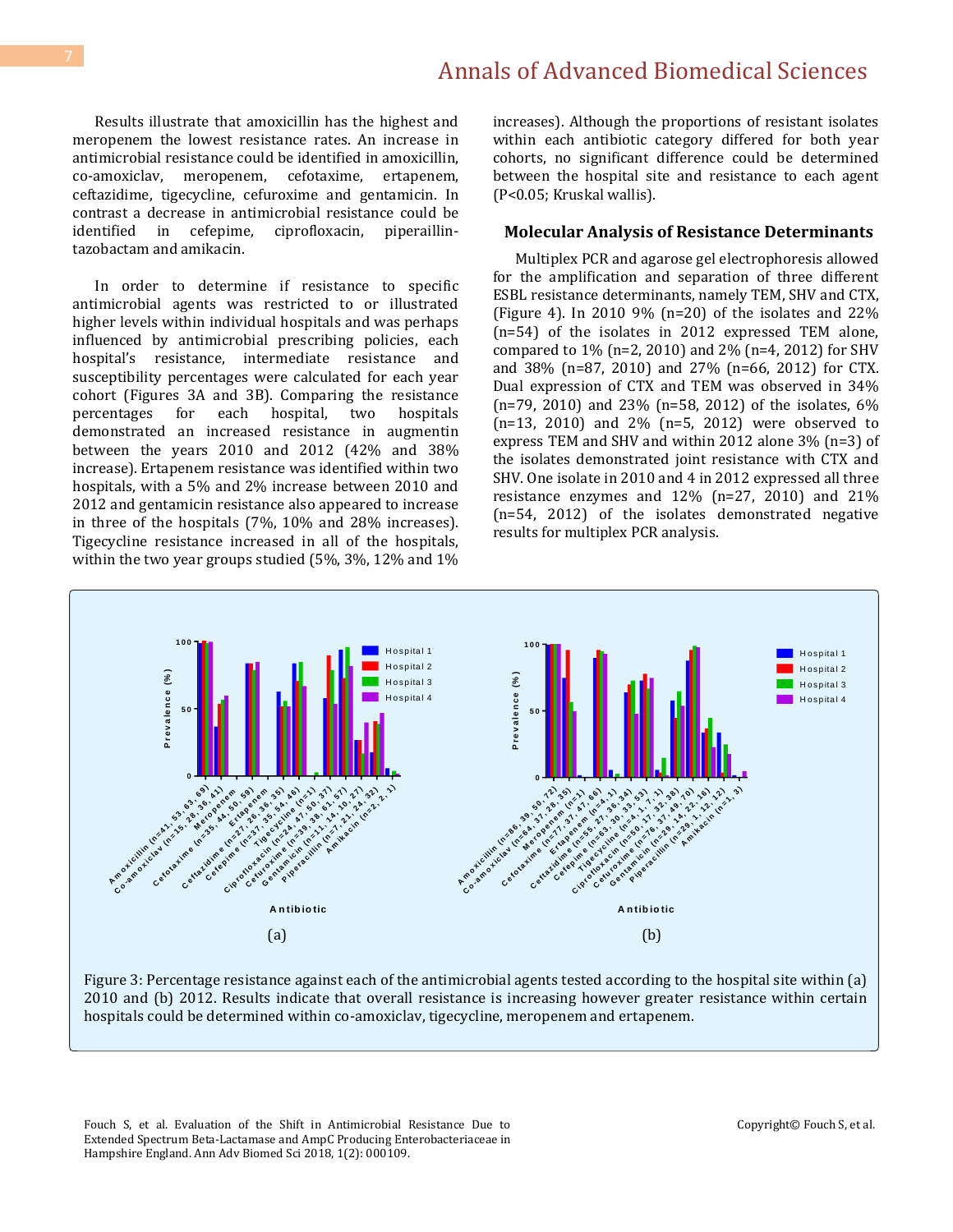

Although a significant proportion of the isolates were responsible for infections in female patients, no significant differences could be determined between resistance determinant and patient gender or hospital site (*P*>0.05; Mann-Whitney). In the 2010 cohort a relationship between patient age and joint expression of the TEM and SHV determinants was revealed by a Spearman correlation (*P*0.0174). The same correlation was not evident in 2012, as resistance had spread to age groups 0-10 and 30-40. In 2012 a similar relationship was observed between patient age and joint CTX and SHV expression (Spearman correlation, p0.0221).

#### **Discussion**

This study aimed to evaluate the profile of ESBL producing bacteria in the Hampshire county and identify relationships between ESBL, AmpC or dual resistance, the patient demographic and antimicrobial prescribing, to highlight potential shifts in antimicrobial resistance. The results obtained have identified some significant findings including an increase in antimicrobial resistance in nine of the thirteen antibiotics studied and potential relationships between resistance determinant and patient age.

The organism identification and patient demographic within the Hampshire area corresponded to previous studies. Results compare to a number of published data including those by Kassakian, et al. who described mean patient ages of 69, 70 and 65, with *E.coli* presenting as the most common bacterial species and urinary tract infections being the most predominant infection type [17].

The preponderance of isolates collected from female patients suggested an increase susceptibility to multiresistant infection. Nevertheless the predominant infection site in both year cohorts was the urinary tract and, with evidence suggesting that half the female population will suffer a UTI during their lifetime, this could be testament to why a higher number of female infections were observed [18].

A significant number of patients within each year cohort reported as receiving no previous antimicrobial therapy. Further scrutiny of this information revealed that patients presenting within the community had a lower mean age compared to the total age. This implies that these patients fall within younger age groups, with potentially lower risk of predisposing illness prior to experiencing an ESBL infection. While previous antimicrobial therapy has been identified as a risk factor for ESBL production, this information suggests that a significant proportion of patients within this county do not fall within this patient demographic. In contrast patients presenting within the nosocomial environment demonstrated higher age groups compared to the total mean age, implying an increased risk of predisposing pathologies and potential immuno-compromisation resulting in an increased risk of multi-resistant infection.

An increase in prevalence of ESBL infections within the community setting was identified. This result was supported by previous research illustrating that ESBL resistance is not only a concern in the hospital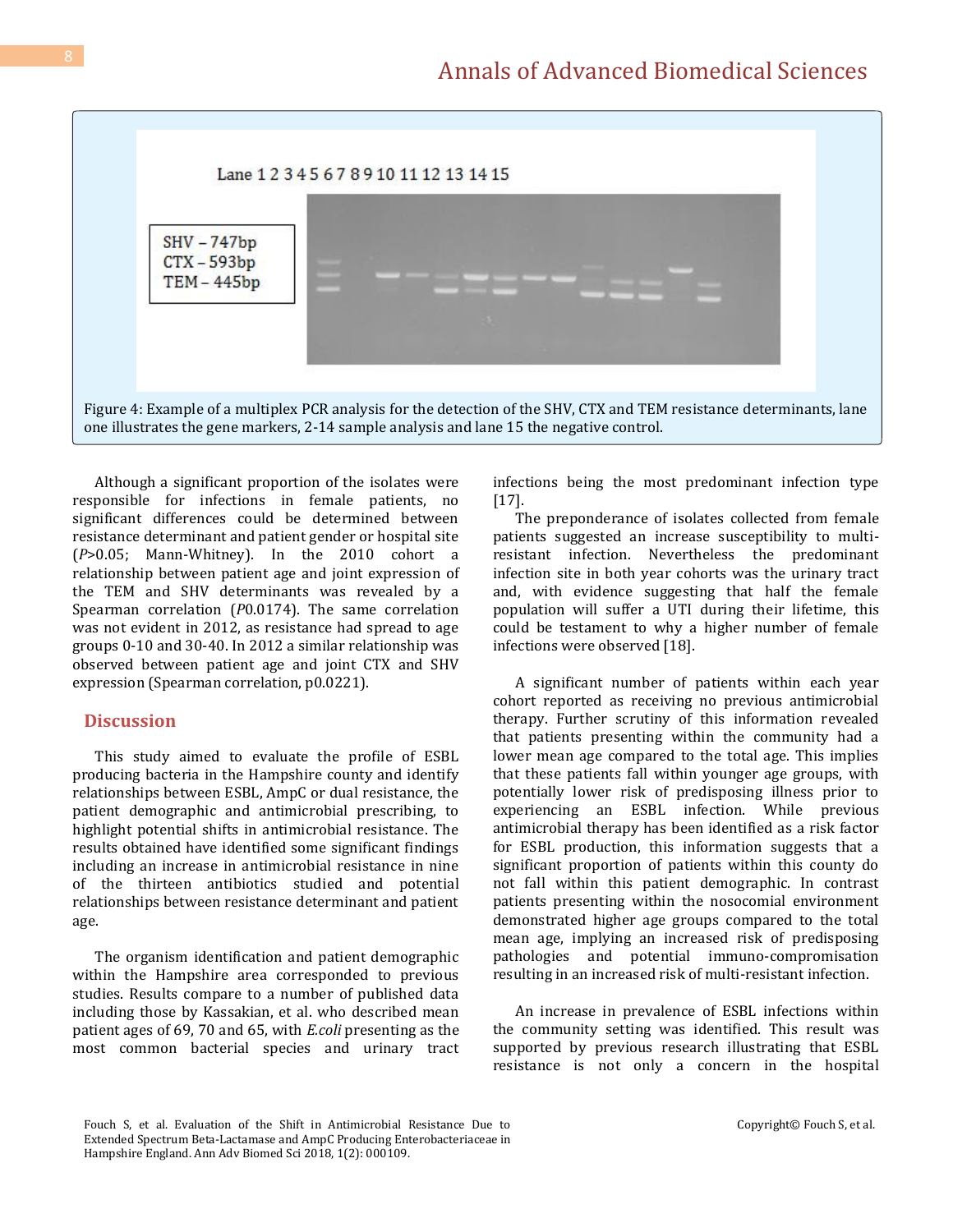environment but within the community setting. No statistically significant relationships could be identified between age and resistance mechanisms, nevertheless further analysis revealed that within both year cohorts patients aged 1-10 appeared to have increased prevalence of AmpC infections. Further research should be initiated to identify potential risk factors, including intestinal carriage, with an aim to reduce AmpC infections within this age group. The most striking observation was the increase in prevalence of ESBL infections across all age ranges, implying that ESBL infections are increasing each year within the Hampshire County.

Antibiotic susceptibility investigations identified an increase in resistance in nine of the thirteen antibiotics studied, of these amoxicillin demonstrated the highest levels of resistance and meropenem the least. Amoxicillin has been widely utilised for the treatment of UTI's, potentially increasing resistance. The National Institute for Health and Care Excellence (NICE) guidelines now only recommend the use of amoxicillin for the treatment of asymptomatic bacteriuria in pregnancy [19]. In contrast meropenem is reserved for patients suffering sepsis and, in comparison is used to a lesser extent.

Information from the primary care trust prescribing data for Hampshire was collected to evaluate antimicrobial resistance to prescribing quantities. A significant increase in antimicrobial prescriptions was identified between the first quarter of 2010-2011 and the fourth quarter of 2011-2012 (186,465 to 325,909). Hospital prescribing policies were also scrutinised to distinguish if prescribing in the nosocomial environment could potentially contributed to increases in resistance. Agents demonstrating increased resistance such as augmentin and gentamicin were listed in two or more policies. In contrast ertapenem, identified as an agent with a reduction in resistance was only listed within one hospital prescribing policy. Applying this theory to the increased resistance of tigecycline was challenging as this agent was, at the time, seldom used within the Hampshire county. Previous research nevertheless has identified spontaneous mutations resulting in reduced susceptibility to tigecycline within *E.coli* and *Klebsiella pneumoniae*  isolates [20,21]*.* Prescribing of individual agents within the community was also investigated through the prescribing by GP practice database, held by the Health and Social Care Information Centre. During the month of June 2010, 2636 doses of augmentin were prescribed, this increased to 2953 in 2012, implying that an increase in prescribing may contribute to antimicrobial resistance. In contrast prescriptions for ciprofloxacin, an agent demonstrating a reduction in resistance, rose by only 112

between 2010 and 2012 (1578 to 1690). Although an increase in prescriptions was identified, the number prescribed was significantly lower than those of augmentin, suggesting that ciprofloxacin is used to a lesser extent. These observations reinforce the importance of the regular review of antimicrobial prescribing policies. Regularly rotating agents may plausibly aid in the reduction of antimicrobial resistance.

A significant correlation was identified between patient age and TEM and SHV expression in the 2010 cohort and between CTX and SHV in 2012. These findings suggest that resistance determinants may initially present within the elderly population and in time increase to a more diverse age range.

To conclude, this study has identified an increase in ESBL prevalence in the nosocomial and community settings. An increased prevalence of AmpC was identified in younger patients and resistance determinant expression potentially emerged in the elderly population, then diversified through all ages. An increase in antibiotic resistance escalates the importance of timely diagnosis and prompt appropriate treatment. Over prescribing of agents may contribute to increased resistance. Action should be taken with regards to antimicrobial stewardship to reduce prescriptions for unnecessary cases, potentially reducing resistance.

#### **References**

- 1. [Coque TM, Baquero F, Canton R \(2008\) Increasing](https://www.ncbi.nlm.nih.gov/pubmed/19021958)  [prevalence of ESBL-producing Enterobacteriaceae in](https://www.ncbi.nlm.nih.gov/pubmed/19021958)  [Europe. Euro Surveilliance 13\(47\): 19044.](https://www.ncbi.nlm.nih.gov/pubmed/19021958)
- 2. [Pfaller MA, Segreti J \(2006\) Overview of the](https://www.ncbi.nlm.nih.gov/pubmed/16544266)  [epidemiological profile and laboratory detection of](https://www.ncbi.nlm.nih.gov/pubmed/16544266)  [extended-spectrum beta-lactamases. Clinical](https://www.ncbi.nlm.nih.gov/pubmed/16544266)  [Infectious Diseases 42\(S4\): S153-S163.](https://www.ncbi.nlm.nih.gov/pubmed/16544266)
- 3. [Canton R, Novais A, Valverde A, Machado E, Peixe L, et](https://www.ncbi.nlm.nih.gov/pubmed/18154538)  [al. \(2008\) Prevalence and spread of extended](https://www.ncbi.nlm.nih.gov/pubmed/18154538)[spectrum beta-lactamase-producing](https://www.ncbi.nlm.nih.gov/pubmed/18154538)  [Enterobacteriaceae in Europe. Clinical Microbiology](https://www.ncbi.nlm.nih.gov/pubmed/18154538)  [and Infection 14\(S1\): 144-153.](https://www.ncbi.nlm.nih.gov/pubmed/18154538)
- 4. [Bradford PA \(2001\) Extended-spectrum beta](https://www.ncbi.nlm.nih.gov/pmc/articles/PMC89009/)[lactamases in the 21st century: characterization,](https://www.ncbi.nlm.nih.gov/pmc/articles/PMC89009/)  [epidemiology, and detection of this important](https://www.ncbi.nlm.nih.gov/pmc/articles/PMC89009/)  [resistance threat. Clinical Microbiology Reviews](https://www.ncbi.nlm.nih.gov/pmc/articles/PMC89009/)  [14\(4\): 933-951.](https://www.ncbi.nlm.nih.gov/pmc/articles/PMC89009/)

Fouch S, et al. Evaluation of the Shift in Antimicrobial Resistance Due to Extended Spectrum Beta-Lactamase and AmpC Producing Enterobacteriaceae in Hampshire England. Ann Adv Biomed Sci 2018, 1(2): 000109.